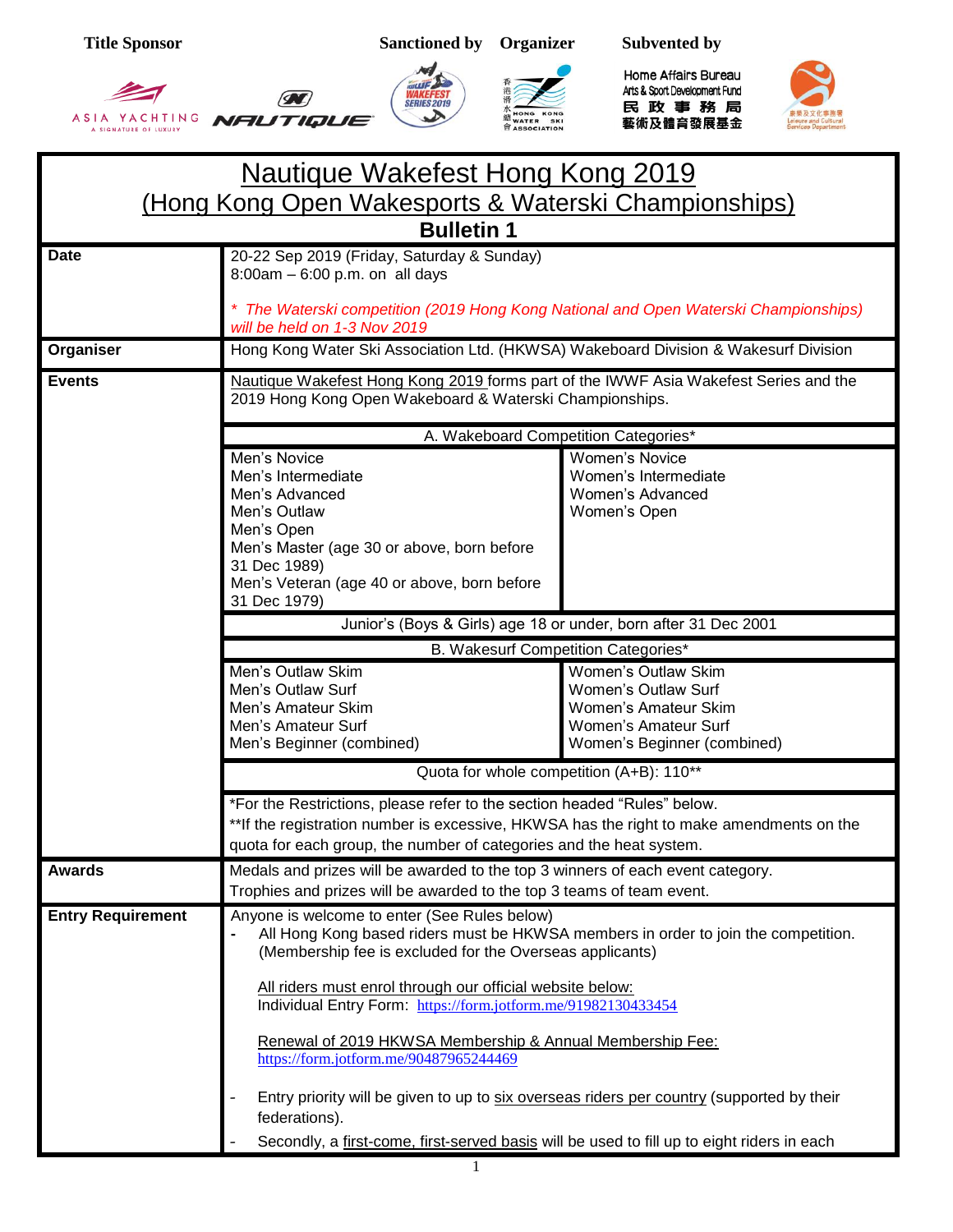$\sum$ 









Home Affairs Bureau Arts& Sport Development Fund<br>民政事務局<br>藝術及體育發展基金



|                                | category.                                                                                                                                                                 |                                                                                                                                                                                           |  |  |
|--------------------------------|---------------------------------------------------------------------------------------------------------------------------------------------------------------------------|-------------------------------------------------------------------------------------------------------------------------------------------------------------------------------------------|--|--|
|                                |                                                                                                                                                                           | All remaining applications will go through a random draw to determine the final rider lists.<br>The organizer reserves the right to accept or reject, amend the quota for each group, the |  |  |
|                                |                                                                                                                                                                           | number of categories and the heat system as deemed necessary                                                                                                                              |  |  |
|                                | The organizer reserves the right to close a category if there are less than 4 participants.                                                                               |                                                                                                                                                                                           |  |  |
|                                | All overseas riders must provide evidence of personal accident insurance for the                                                                                          |                                                                                                                                                                                           |  |  |
|                                | competition & send a copy of the cover note to hkwsa@hkolympic.org before 7days of the<br>event. Participation in the event will not be permitted without adequate cover. |                                                                                                                                                                                           |  |  |
| <b>Team Entry</b>              |                                                                                                                                                                           | All team coach must enrol through our official website below:                                                                                                                             |  |  |
| Requirement                    |                                                                                                                                                                           | Team Entry Form: https://form.jotform.me/91982680783472                                                                                                                                   |  |  |
|                                | Each Team may have a maximum of 6 riders comprising at least 2 men and 2 women riders<br>participating in any categories.                                                 |                                                                                                                                                                                           |  |  |
|                                | [For the scoring of the team awards, please refer to the selection headed 'Format & Scoring'<br>below and the details of the team entry form.]                            |                                                                                                                                                                                           |  |  |
| <b>Registration &amp; Fees</b> |                                                                                                                                                                           | Please note that we will ONLY accept enrolments online. Enrolments sent by                                                                                                                |  |  |
|                                | automatically disregarded.                                                                                                                                                | smartphone communication applications such as Whatsapp, Line, Tango etc will be                                                                                                           |  |  |
|                                |                                                                                                                                                                           |                                                                                                                                                                                           |  |  |
|                                | on your online payment for future reference.                                                                                                                              | We only accept Visa/ Master card, and Paypal for the online payment. Please make a record                                                                                                 |  |  |
|                                |                                                                                                                                                                           | If the event is cancelled prior to the start of competition, due to bad weather or other                                                                                                  |  |  |
|                                | circumstances, entry fees will be refunded to the enrolled riders through the online payment                                                                              |                                                                                                                                                                                           |  |  |
|                                | system.                                                                                                                                                                   |                                                                                                                                                                                           |  |  |
|                                |                                                                                                                                                                           | Applications from riders with outstanding payments for past events will not be accepted unless                                                                                            |  |  |
|                                |                                                                                                                                                                           | he/she provides payment evidence or settles the outstanding payment.                                                                                                                      |  |  |
|                                | <b>Deadline</b>                                                                                                                                                           | <b>Enrolment Fees</b>                                                                                                                                                                     |  |  |
|                                | <b>Enrollment Starts:</b>                                                                                                                                                 | Adults: \$650 HKD per event                                                                                                                                                               |  |  |
|                                | 28 Jul 2019 12:00pm                                                                                                                                                       | Juniors: \$350 HKD per event                                                                                                                                                              |  |  |
|                                |                                                                                                                                                                           | The organizer reserves the right to accept or reject, amend the<br>quota of the entry as deemed necessary                                                                                 |  |  |
|                                | <b>Enrollment Deadline:</b><br>25 Aug 2019 11:59pm                                                                                                                        | Online Entry Form and payment:                                                                                                                                                            |  |  |
|                                |                                                                                                                                                                           | https://form.jotform.me/91982130433454                                                                                                                                                    |  |  |
|                                |                                                                                                                                                                           | Late Entry may not be accepted before HKWSA committee's<br>approval and is subject to an administration fee of \$1000 HKD.                                                                |  |  |
|                                |                                                                                                                                                                           | There will be an administration fee of \$1000 HKD for all kinds of<br>appeal.                                                                                                             |  |  |
|                                | <b>Competitors' List</b>                                                                                                                                                  | Competitors' lists will be posted on:                                                                                                                                                     |  |  |
|                                | On or around 29 Aug<br>2019                                                                                                                                               | <b>HKWSA</b> website<br>www.waterski.org.hk                                                                                                                                               |  |  |
|                                |                                                                                                                                                                           | <b>HKWSA Facebook page</b>                                                                                                                                                                |  |  |
|                                |                                                                                                                                                                           | www.facebook.com/HongKongWaterSkiAssociation/<br>Facebook event page                                                                                                                      |  |  |
|                                |                                                                                                                                                                           |                                                                                                                                                                                           |  |  |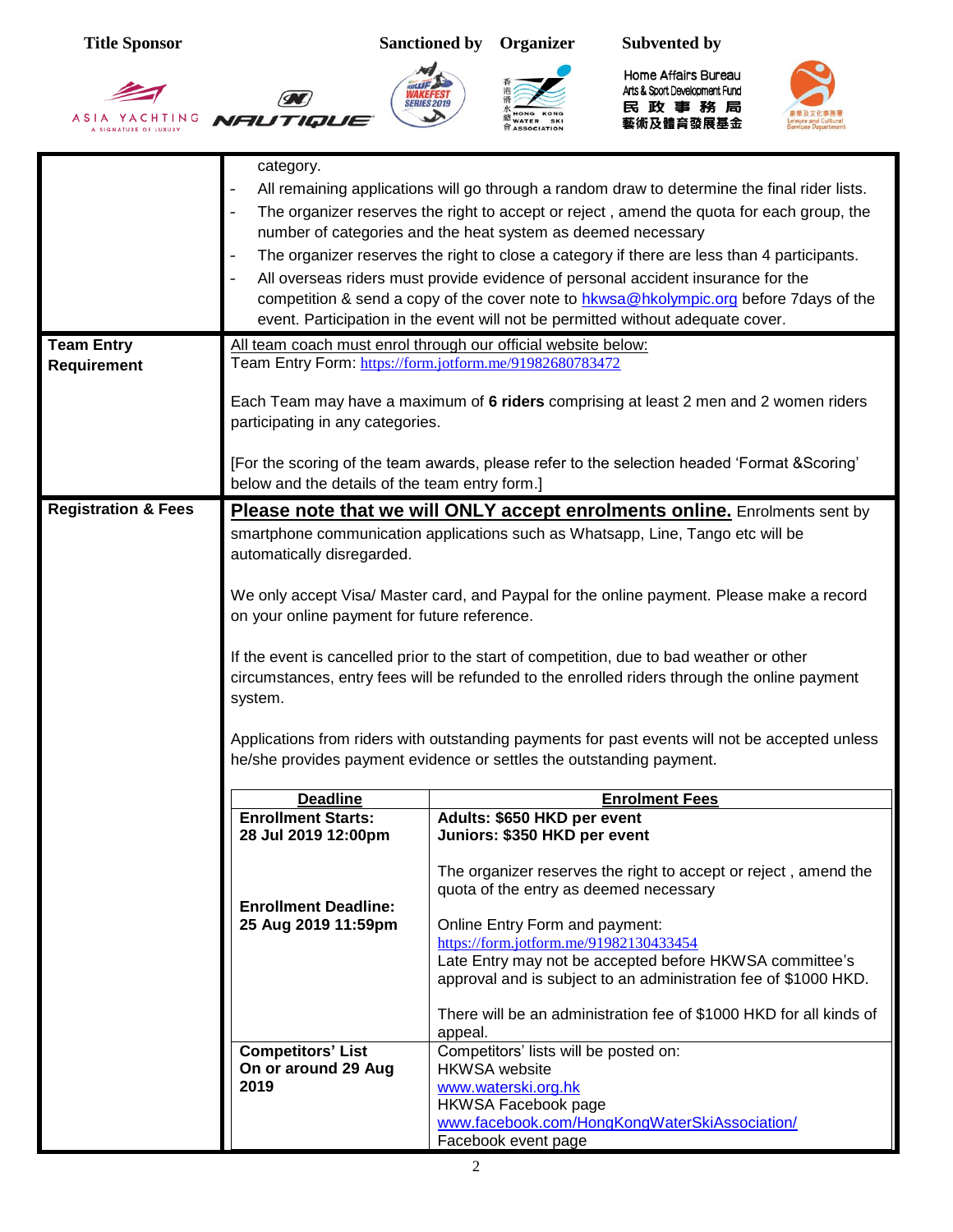香港滑

WAKEFEST

 $\sum$ 

Œ

ASIA YACHTING **NFILITIQLIE** 





Home Affairs Bureau Ats& Sport Development Fund<br>民政事務局<br>藝術及體育發展基金



|                           |                                                                                                                                                                 | https://www.facebook.com/events/2295348524060124/                                                                                                                                                                                                                                                                                                                                                                                                                                                                                                                                                                                                               |  |  |  |  |
|---------------------------|-----------------------------------------------------------------------------------------------------------------------------------------------------------------|-----------------------------------------------------------------------------------------------------------------------------------------------------------------------------------------------------------------------------------------------------------------------------------------------------------------------------------------------------------------------------------------------------------------------------------------------------------------------------------------------------------------------------------------------------------------------------------------------------------------------------------------------------------------|--|--|--|--|
|                           |                                                                                                                                                                 |                                                                                                                                                                                                                                                                                                                                                                                                                                                                                                                                                                                                                                                                 |  |  |  |  |
|                           | <b>Team Entry Deadline</b><br>5 Sep 2019 23:59                                                                                                                  | Deadline for team applications, team forms must be completed<br>through the online system. Team Entry Fee is \$800<br>Team Entry Form and payment:<br>https://form.jotform.me/91982680783472                                                                                                                                                                                                                                                                                                                                                                                                                                                                    |  |  |  |  |
|                           | <b>After 23 Sep 2019</b>                                                                                                                                        | Entry fees will be refunded within 6 weeks through online<br>payment system if riders are not selected                                                                                                                                                                                                                                                                                                                                                                                                                                                                                                                                                          |  |  |  |  |
|                           |                                                                                                                                                                 | Enquiry Hotline: HKWSA (852) 2504-8168 ; Enquiry Email: hkwsa@hkolympic.org                                                                                                                                                                                                                                                                                                                                                                                                                                                                                                                                                                                     |  |  |  |  |
| <b>Tentative Run Down</b> | 20-21 Sep 2019 Friday, Saturday<br>8am to 6 pm - Preliminary Rounds/ Finals                                                                                     |                                                                                                                                                                                                                                                                                                                                                                                                                                                                                                                                                                                                                                                                 |  |  |  |  |
|                           | 22 Sep 2019 Sunday<br>8am to 5 pm - Finals<br>5pm to 6 pm - Prize Presentation                                                                                  |                                                                                                                                                                                                                                                                                                                                                                                                                                                                                                                                                                                                                                                                 |  |  |  |  |
|                           | numbers.<br>number of participants for the event.                                                                                                               | *Time may be adjusted at Organiser's discretion depending on weather, time and participant<br>** The details of the program rundown will be published as soon as possible, subject to the<br>*** Subject to the formal approval from the Hong Kong government and in order to<br>accommodate more riders for the event, it is very likely that this year, the Wakeboard and<br>Wakesurf competitions will be held simultaneously on Friday and Saturday. In this connection,<br>athletes who have joined both wakeboard and wakesurf categories may run the risk of having<br>overlapping competition schedule. In this event, HKWSA will not make any refunds. |  |  |  |  |
| <b>Race Venues</b>        | Viewing Terrace & Tolo Corner, Tai Po Waterfront Park<br>Area A: 1 <sup>st</sup> Track for Wakeboard and Wakesurf<br>Area B: 2 <sup>nd</sup> Track for Wakesurf | - 2 areas used for competition are about 600m x 250m & 400m x 150m                                                                                                                                                                                                                                                                                                                                                                                                                                                                                                                                                                                              |  |  |  |  |
|                           | o<br>大埔海濱公園瞭望台<br>Tai Po Water<br>Park Viewing Poin<br>Area A 600m x 250m                                                                                       | 亞洲衛星有限公司<br>$\circ$<br>北京同仁堂<br>Asia Satellite<br>大埔海濱公園<br>●鳳凰衛視有限公司<br>北京同仁堂<br>图原有限公司<br>Bejing Tong Ren<br>internation<br>Corporation<br>$\circ$<br><b>Public Toliet</b><br>Area B 400m x 150m<br>◆大埔                                                                                                                                                                                                                                                                                                                                                                                                                                                       |  |  |  |  |
|                           | *Subject to the approval of the government bodies.                                                                                                              |                                                                                                                                                                                                                                                                                                                                                                                                                                                                                                                                                                                                                                                                 |  |  |  |  |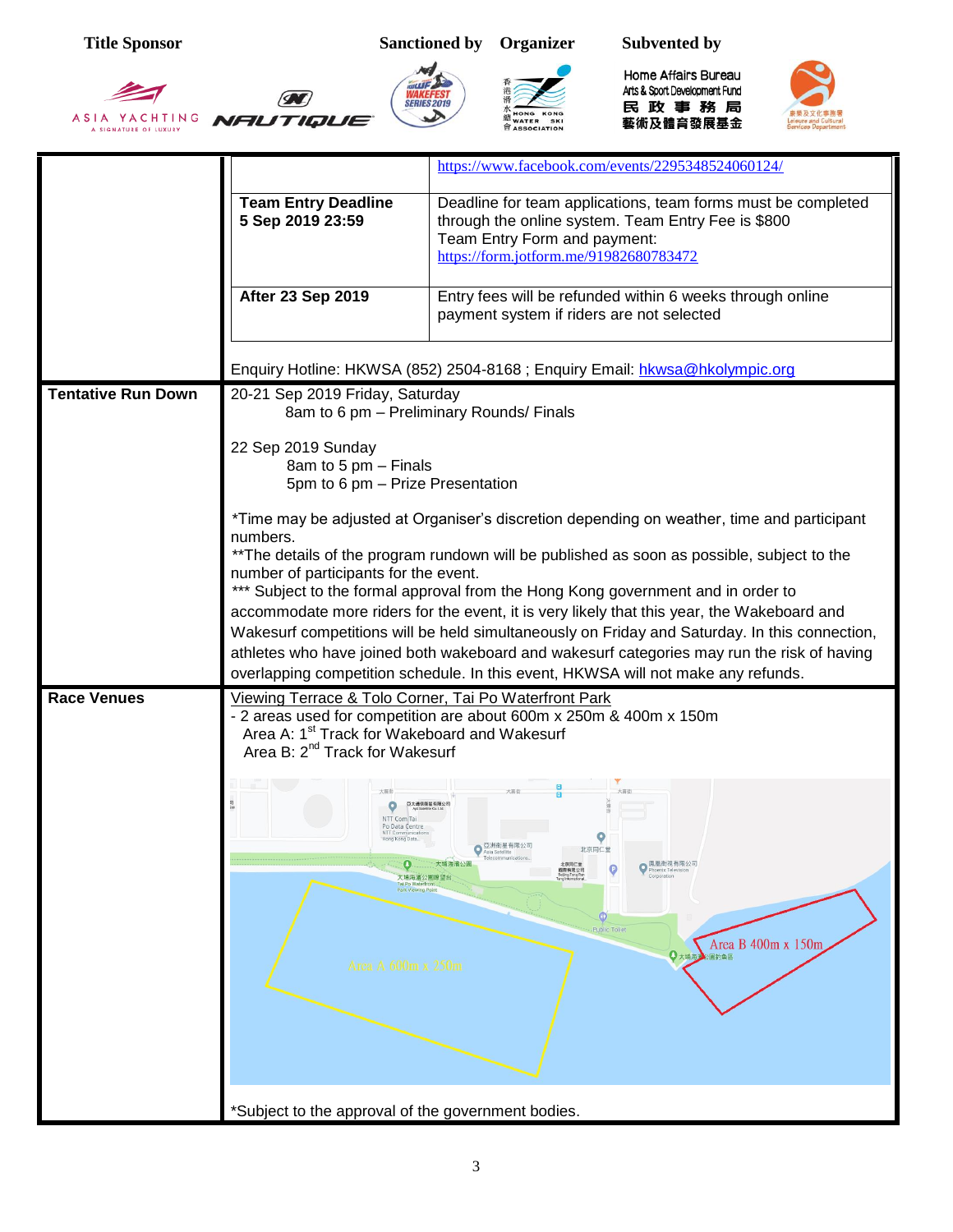香港滑

WAKEFEST

 $\sum$ 

Œ

ASIA YACHTING **NFILITIQLIE** 



**水<br>***龍* **WATER** SKI<br>會 ASSOCIATION

Home Affairs Bureau Ats& Sport Development Fund<br>民政事務局<br>藝術及體育發展基金



| *Divisions                          | <b>Trick Restrictions</b>                                                   |  |  |
|-------------------------------------|-----------------------------------------------------------------------------|--|--|
| Junior Girls & Boys (mixed):        | <b>Refer to Novice Trick List 2013</b>                                      |  |  |
|                                     | Only surface tricks, ollie, basic 2 Wake Jump are permitted                 |  |  |
|                                     | and can be also performed switch stance. All inside-out tricks              |  |  |
|                                     | are not count.                                                              |  |  |
| **Women's & Men's Novice            | Refer to Novice Trick list 2013                                             |  |  |
| Division:                           | Only surface tricks, ollie, basic 2 Wake Jump are permitted                 |  |  |
|                                     | and can be also performed switch stance. All inside-out tricks              |  |  |
|                                     | are not count.                                                              |  |  |
| Women's & Men's                     | No inverted tricks and 360 degree (or higher) rotational tricks             |  |  |
| Intermediate                        | permitted.                                                                  |  |  |
| Division:                           |                                                                             |  |  |
| Men's & Women Advance               | Maximum two (2) basic invert tricks OR 360 rotational tricks                |  |  |
| Division:                           | are permitted, or a combination of one (1) basic invert trick and           |  |  |
|                                     | one (1) 360 rotational trick permitted. No handle-pass inverted             |  |  |
|                                     | tricks or blind-landing inverted tricks are permitted except for            |  |  |
|                                     | frontside 180 degree rotational inverts.                                    |  |  |
| Men's Outlaw Division:              | Maximum five (5) inverted/360s rotational tricks permitted, or A            |  |  |
|                                     | maximum combination of four (4) inverted/360s rotational tricks             |  |  |
|                                     | plus either one (1) 540 rotational trick OR one (1) Technical               |  |  |
|                                     | invert trick permitted. Technical invert tricks includes all-               |  |  |
|                                     | handle-pass inverted tricks or blind-landing inverted tricks not            |  |  |
|                                     | exceeding 180 degree. No Mobius nor any rotational tricks                   |  |  |
|                                     | exceeding 540 degree are permitted.                                         |  |  |
| Men's Master Division:              | No restrictions in tricks performed                                         |  |  |
| Men's Veteran Division:             | No restrictions in tricks performed                                         |  |  |
| Women's & Men's Open                | No restrictions in tricks performed                                         |  |  |
| Division:                           |                                                                             |  |  |
|                                     | * A rider's division may be decided at the discretion of the judges.        |  |  |
| <b>Wakesurf Rules:</b>              |                                                                             |  |  |
| Refer to the followwing IWWF Rules: |                                                                             |  |  |
|                                     | http://iwwf.sport/wp-content/uploads/2019/04/IWWF-Wakesurf-Rules-070419.pdf |  |  |
| Men's Outlaw Skim:                  | No restrictions in tricks performed                                         |  |  |
| Women's Outlaw Skim:                | No restrictions in tricks performed                                         |  |  |
| Men's Outlaw Surf:                  | No restrictions in tricks performed                                         |  |  |
| Women's Outlaw Surf:                | No restrictions in tricks performed                                         |  |  |
| Men's Amateur Skim:                 | No restrictions in tricks performed                                         |  |  |
| Women's Amateur Skim:               | No restrictions in tricks performed                                         |  |  |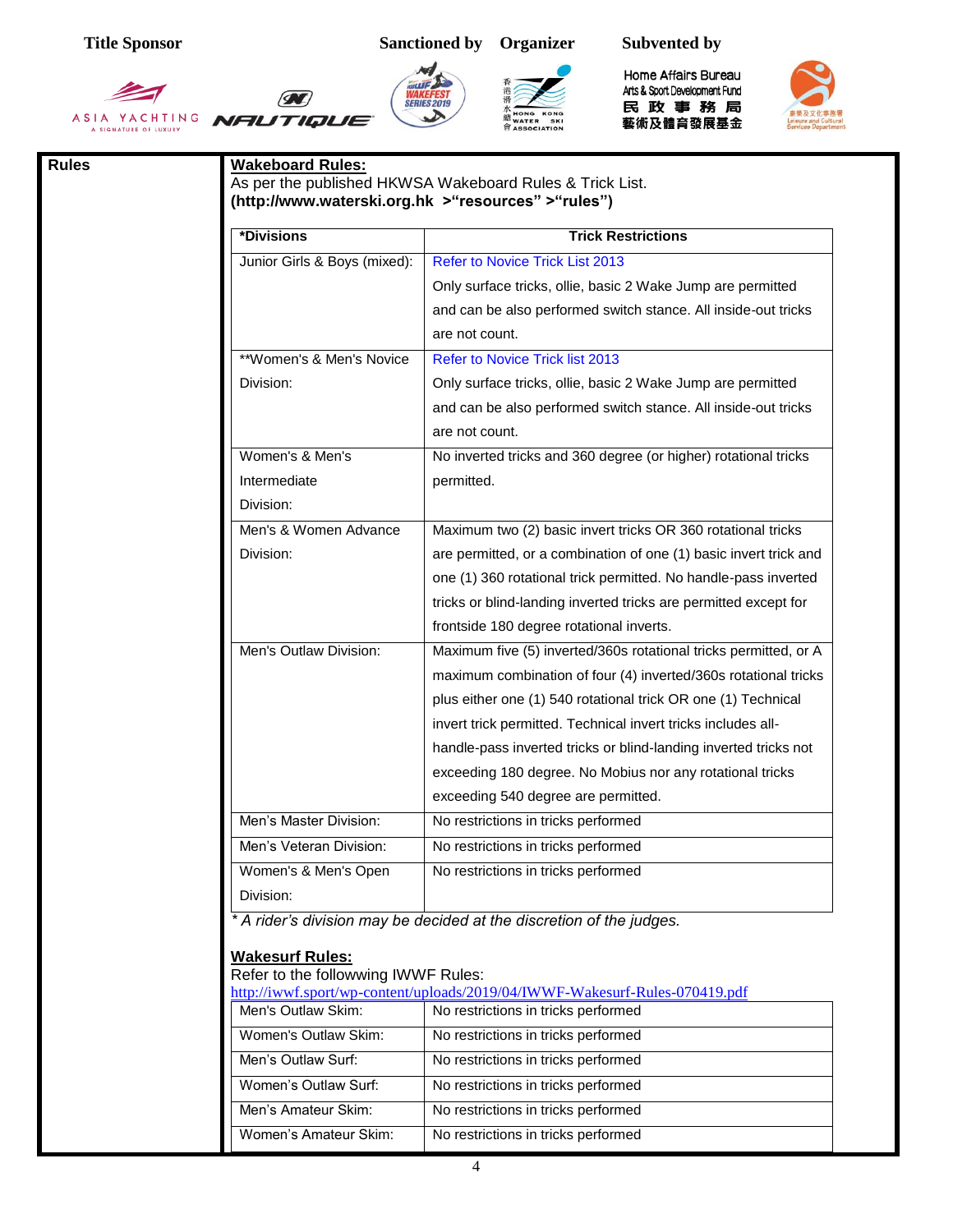







Home Affairs Bureau Arts & Sport Development Fund 民政事務局<br><sub>藝術及體育發展基金</sub>



|                             | Men's Amateur Surf:                                                                                                                                                                                                                                                                                                                                                                                                                            | No restrictions in tricks performed                                                                                                                                                                                                                                                                                                                                                                                                                                                        |  |  |  |  |
|-----------------------------|------------------------------------------------------------------------------------------------------------------------------------------------------------------------------------------------------------------------------------------------------------------------------------------------------------------------------------------------------------------------------------------------------------------------------------------------|--------------------------------------------------------------------------------------------------------------------------------------------------------------------------------------------------------------------------------------------------------------------------------------------------------------------------------------------------------------------------------------------------------------------------------------------------------------------------------------------|--|--|--|--|
|                             | Women's Amateur Surf:                                                                                                                                                                                                                                                                                                                                                                                                                          | No restrictions in tricks performed                                                                                                                                                                                                                                                                                                                                                                                                                                                        |  |  |  |  |
|                             | Men's Beginner (combined):                                                                                                                                                                                                                                                                                                                                                                                                                     | No 360 spin is allowed.                                                                                                                                                                                                                                                                                                                                                                                                                                                                    |  |  |  |  |
|                             | Women's Beginner                                                                                                                                                                                                                                                                                                                                                                                                                               | No 360 spin is allowed.                                                                                                                                                                                                                                                                                                                                                                                                                                                                    |  |  |  |  |
|                             | (combined):                                                                                                                                                                                                                                                                                                                                                                                                                                    |                                                                                                                                                                                                                                                                                                                                                                                                                                                                                            |  |  |  |  |
|                             |                                                                                                                                                                                                                                                                                                                                                                                                                                                | * The Organizer reserves the right to accept or reject any entries and have the authority to                                                                                                                                                                                                                                                                                                                                                                                               |  |  |  |  |
|                             | amend any judging criteria as deemed necessary.                                                                                                                                                                                                                                                                                                                                                                                                |                                                                                                                                                                                                                                                                                                                                                                                                                                                                                            |  |  |  |  |
| <b>Format &amp; Scoring</b> | 1a. Individual (Wakeboard)<br>categories, to arrive at a single combined score.                                                                                                                                                                                                                                                                                                                                                                | Each rider shall be allowed two passes through the wakeboard course during which time<br>he/she may perform any routine he/she chooses. They will be judged on subjective style                                                                                                                                                                                                                                                                                                            |  |  |  |  |
|                             | Judges will award a maximum of 100 points to each rider based on their overall impressions of<br>the routine performed. Riders found to be under the influence of alcohol or narcotics may be<br>disqualified.                                                                                                                                                                                                                                 |                                                                                                                                                                                                                                                                                                                                                                                                                                                                                            |  |  |  |  |
|                             |                                                                                                                                                                                                                                                                                                                                                                                                                                                | The judges will score each rider in each of the following categories:<br>Wakeboard: Execution - 33.3 Points; Intensity - 33.4 Points; Composition - 33.3 Points                                                                                                                                                                                                                                                                                                                            |  |  |  |  |
|                             | 1b. Individual (Wakesurf)<br>Each judge will award a maximum of 40 points to each other based on their overall impressions<br>of the route performed. Each individual heat per division will be judged independently from the<br>other heats on the day. The judges will score the first ride rider of the heat subjectively and<br>each subsequent riders' performance after that rider is judged higher or lower dependent on<br>their ride. |                                                                                                                                                                                                                                                                                                                                                                                                                                                                                            |  |  |  |  |
|                             | The judges will score each rider in each of the following categories:<br>Wakesurf: Execution - 1-10 Points; Intensity - 1-10 Points; Difficulty - 1-10 Points;<br>Variety - 1-10 Points (scoring can be in increments of .10)                                                                                                                                                                                                                  |                                                                                                                                                                                                                                                                                                                                                                                                                                                                                            |  |  |  |  |
|                             | 2. Team scoring                                                                                                                                                                                                                                                                                                                                                                                                                                |                                                                                                                                                                                                                                                                                                                                                                                                                                                                                            |  |  |  |  |
|                             | score                                                                                                                                                                                                                                                                                                                                                                                                                                          | a) A team shall consist of a maximum of 6 riders comprising at least 2 men and 2 women riders<br>participating in any categories. The best 6 scores will be used to compute an overall team                                                                                                                                                                                                                                                                                                |  |  |  |  |
|                             | team rider occur, the team will be disqualified.                                                                                                                                                                                                                                                                                                                                                                                               | b) All team riders must agree to participate by his/her own decision. Any false application of                                                                                                                                                                                                                                                                                                                                                                                             |  |  |  |  |
|                             | respective category:                                                                                                                                                                                                                                                                                                                                                                                                                           | c) Each team rider will be awarded the following points depending on his final placement in his                                                                                                                                                                                                                                                                                                                                                                                            |  |  |  |  |
|                             |                                                                                                                                                                                                                                                                                                                                                                                                                                                | 1st place 100 points; 2nd place 80 points; 3rd place 65 points; 4th place 55 points;<br>5th place 45 points; 6th place 35 points; 7th place 30 points; 8th place 25 points;<br>9th place 20 points; 10th place 17 points; 11th place 14 points; 12th place 11 points;<br>13th place 8 points; 14th place 6 points; 15th place 5 points; 16th place 4 points;<br>17th place 3 points; 18th place 2 points; 19th place 1 point;<br>20th place and all subsequent riders receive 1 point each |  |  |  |  |
|                             |                                                                                                                                                                                                                                                                                                                                                                                                                                                | With the use of the heat system, there will be instances where riders have finished in a joint<br>position with a rider in a different heat. Relevant placing points will therefore be given to each<br>team rider based on their placement in the heat and seeding.                                                                                                                                                                                                                       |  |  |  |  |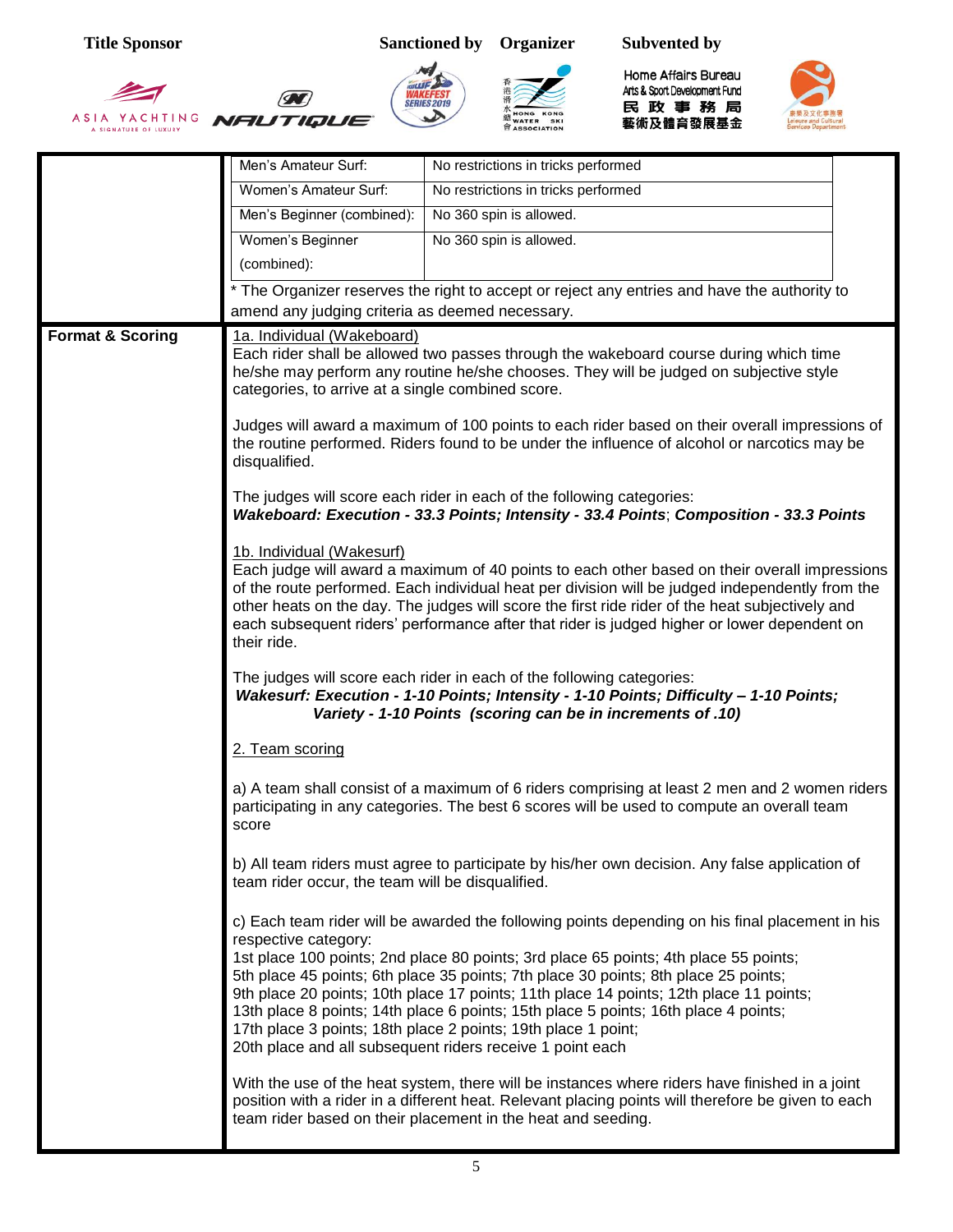





Home Affairs Bureau Ats& Sport Development Fund<br>民政事務局<br>藝術及體育發展基金



|                          | d) In the event of a tie, final team placement will be determined by the greatest number of<br>champion, and so on until a winner emerges. If a tie still exists, then the greatest number of<br>second place will be used to decide final placement.       |               |                                                                                   |                                                                                                                                                                                                 |  |
|--------------------------|-------------------------------------------------------------------------------------------------------------------------------------------------------------------------------------------------------------------------------------------------------------|---------------|-----------------------------------------------------------------------------------|-------------------------------------------------------------------------------------------------------------------------------------------------------------------------------------------------|--|
|                          | e) If a team rider is disqualified for unsportsmanlike conduct (with the exception of the rider<br>being disqualified for being late to the dock or not wearing a bib) no team overall points shall be<br>awarded for this rider. No substitutions allowed. |               |                                                                                   |                                                                                                                                                                                                 |  |
|                          |                                                                                                                                                                                                                                                             |               |                                                                                   | f) Only sick leave could accepted to substitution of team riders, no other reasons are allowed,<br>revised team need to submit to the organizer or Chief Judge before start of the competition. |  |
|                          | g) In the event that the category does not reach a minimum of 6 riders then the category shall<br>open but points will be counted on the half of above score list.<br>All judges' decisions are final.                                                      |               |                                                                                   |                                                                                                                                                                                                 |  |
| <b>Accommodation for</b> |                                                                                                                                                                                                                                                             |               |                                                                                   | We are able to offer subsidised accommodation for a maximum of TWO overseas riders                                                                                                              |  |
|                          |                                                                                                                                                                                                                                                             |               |                                                                                   |                                                                                                                                                                                                 |  |
| <b>Overseas Riders</b>   |                                                                                                                                                                                                                                                             |               |                                                                                   | supported by their federations per country at the official hotel for the event, the Regal Riverside                                                                                             |  |
|                          |                                                                                                                                                                                                                                                             |               |                                                                                   | Hotel, (https://www.regalhotel.com/regal-riverside-hotel/en/about/location-information.html) for                                                                                                |  |
|                          |                                                                                                                                                                                                                                                             |               |                                                                                   | up to 4 nights (checking in on Thursday, 19 Sep 2019 and checking out on Monday, 23 Sep                                                                                                         |  |
|                          | 2019)                                                                                                                                                                                                                                                       |               |                                                                                   |                                                                                                                                                                                                 |  |
|                          |                                                                                                                                                                                                                                                             |               |                                                                                   |                                                                                                                                                                                                 |  |
|                          |                                                                                                                                                                                                                                                             |               | Hotel Address: 34-36 Tai Chung Kiu Road, Shatin, Hong Kong                        |                                                                                                                                                                                                 |  |
|                          |                                                                                                                                                                                                                                                             |               |                                                                                   | For a maximum of six overseas riders supported by their federations per country, we can                                                                                                         |  |
|                          |                                                                                                                                                                                                                                                             |               |                                                                                   | provide a subsidy on the room charge including taxes of approximately 70% if pre-booked                                                                                                         |  |
|                          |                                                                                                                                                                                                                                                             |               |                                                                                   | through HKWSA before 31 Aug 2019. Rooms may be on a single or double room with official                                                                                                         |  |
|                          | room rate at HK600/room/night.                                                                                                                                                                                                                              |               |                                                                                   |                                                                                                                                                                                                 |  |
|                          |                                                                                                                                                                                                                                                             |               |                                                                                   |                                                                                                                                                                                                 |  |
|                          | Type of Room                                                                                                                                                                                                                                                | Price         | Athletes' Contribution                                                            |                                                                                                                                                                                                 |  |
|                          | Single                                                                                                                                                                                                                                                      | HK\$600/night | *** HK\$390/night/rider                                                           |                                                                                                                                                                                                 |  |
|                          | Double                                                                                                                                                                                                                                                      | HK\$600/night | HK\$90/night/rider                                                                |                                                                                                                                                                                                 |  |
|                          | (Share with other<br>Rider)                                                                                                                                                                                                                                 |               |                                                                                   |                                                                                                                                                                                                 |  |
|                          | Double                                                                                                                                                                                                                                                      | HK\$600/night | *** HK\$390/night/rider                                                           |                                                                                                                                                                                                 |  |
|                          | (Single Occupancy)                                                                                                                                                                                                                                          |               |                                                                                   |                                                                                                                                                                                                 |  |
|                          |                                                                                                                                                                                                                                                             |               |                                                                                   |                                                                                                                                                                                                 |  |
|                          | *HKWSA will prepay to the hotel and the rider will need to pay the 30% contribution to us at the                                                                                                                                                            |               |                                                                                   |                                                                                                                                                                                                 |  |
|                          |                                                                                                                                                                                                                                                             |               |                                                                                   | registration counter on the 1 <sup>st</sup> Event Day. If a rider cannot settle the payment on time, we                                                                                         |  |
|                          |                                                                                                                                                                                                                                                             |               | will not issue the accreditation card to him/her so that he/she cannot attend the |                                                                                                                                                                                                 |  |
|                          | competition.                                                                                                                                                                                                                                                |               |                                                                                   |                                                                                                                                                                                                 |  |
|                          | ** Late cancellations will not be accepted and full reimbursement would be required.                                                                                                                                                                        |               |                                                                                   |                                                                                                                                                                                                 |  |
|                          | *** For a double room if you require a single occupancy then you would be responsible for 100%                                                                                                                                                              |               |                                                                                   |                                                                                                                                                                                                 |  |
|                          | of the half room. If a person who is not a competitor is sharing a room on a single or double                                                                                                                                                               |               |                                                                                   |                                                                                                                                                                                                 |  |
|                          | occupancy basis likewise they would be required to pay their full share.                                                                                                                                                                                    |               |                                                                                   |                                                                                                                                                                                                 |  |
|                          | Please urgently advise your accommodation requirements including 1) type of room, 2) Name,                                                                                                                                                                  |               |                                                                                   |                                                                                                                                                                                                 |  |
|                          | 3) Check in date, 4) Check out date, before 31 Aug 2019, if required, or confirm you will make<br>your own arrangements.                                                                                                                                    |               |                                                                                   |                                                                                                                                                                                                 |  |
|                          |                                                                                                                                                                                                                                                             |               |                                                                                   |                                                                                                                                                                                                 |  |
|                          | Please contact HKWSA Staff by email if you need accommodation arrangement.                                                                                                                                                                                  |               |                                                                                   |                                                                                                                                                                                                 |  |
|                          | We will endeavour to secure preferential rates for other riders                                                                                                                                                                                             |               |                                                                                   |                                                                                                                                                                                                 |  |
|                          |                                                                                                                                                                                                                                                             |               | Enquiry Hotline: HKWSA (852) 2504-8168 ; Enquiry Email: hkwsa@hkolympic.org       |                                                                                                                                                                                                 |  |
|                          |                                                                                                                                                                                                                                                             |               |                                                                                   |                                                                                                                                                                                                 |  |
|                          |                                                                                                                                                                                                                                                             |               |                                                                                   |                                                                                                                                                                                                 |  |
|                          |                                                                                                                                                                                                                                                             |               |                                                                                   |                                                                                                                                                                                                 |  |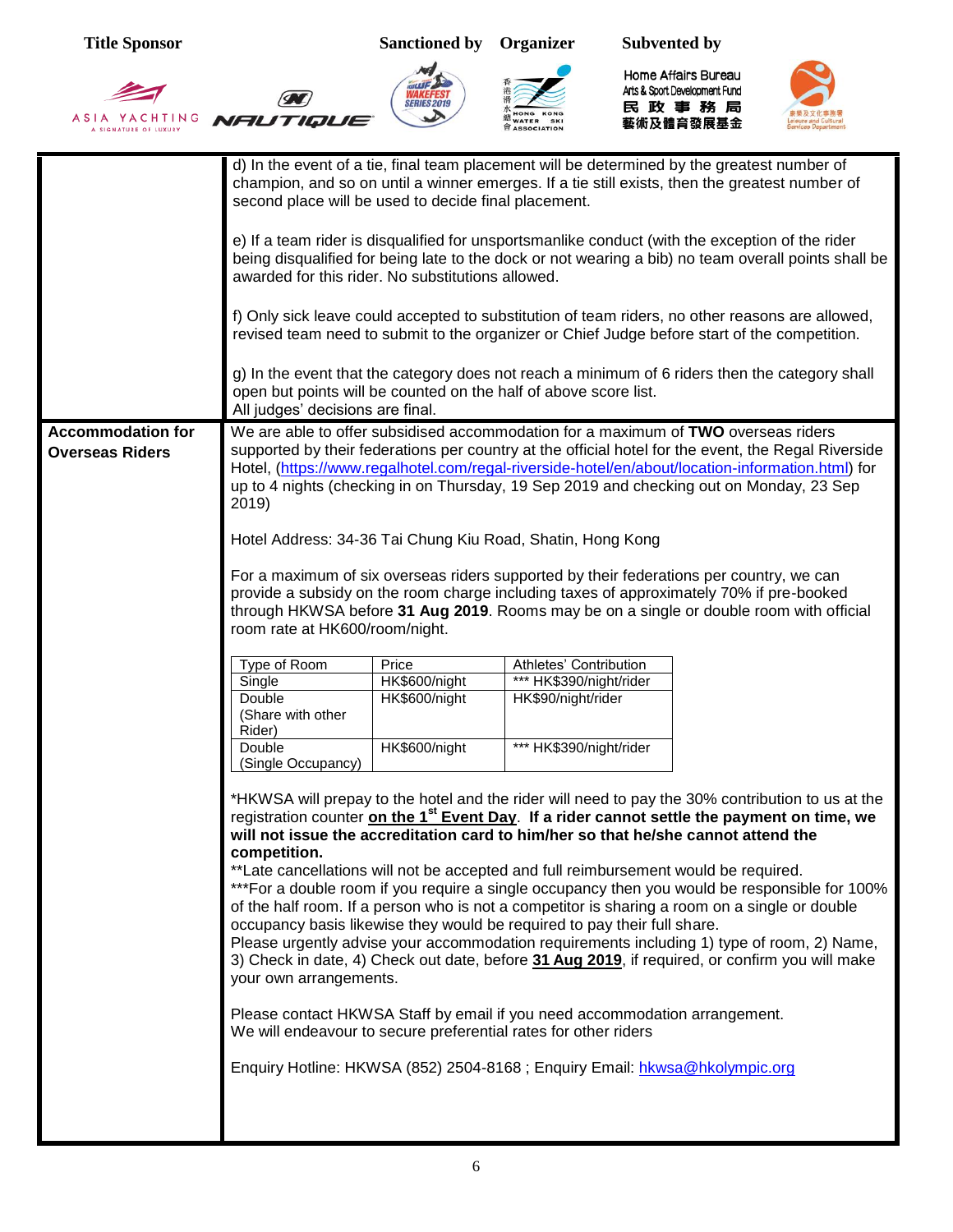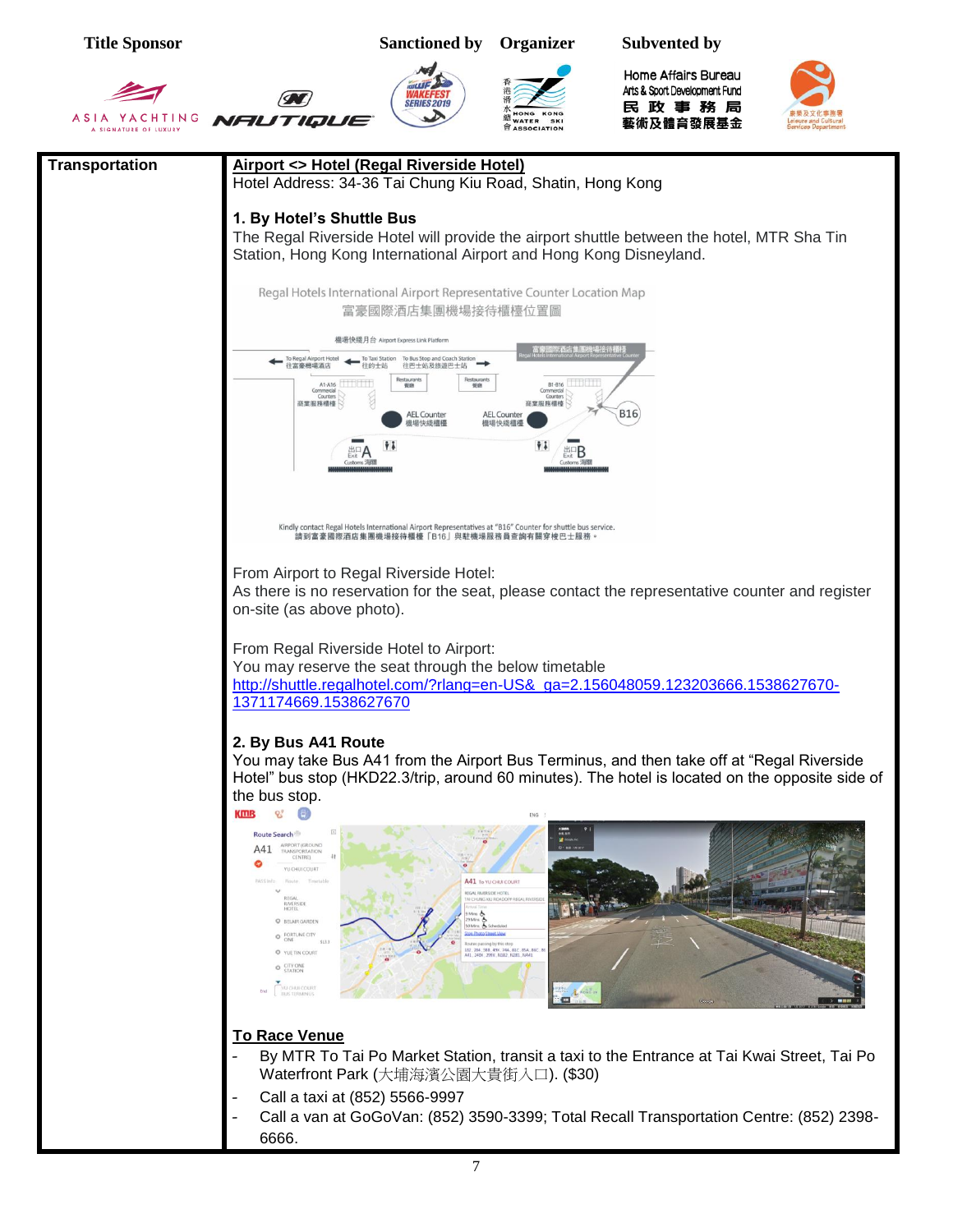| <b>Title Sponsor</b> |                                                                                                                                                                                                                               | <b>Sanctioned by</b>                                                                                                                                                                                                                                                                                                                                                                                                                                                                                           | Organizer                   | <b>Subvented by</b>                                                                                                                                                                                                                                                                                                                                                                                                                                                                                                                                                                                                                                                                                                                                                                                                                                                                                                                                                                                                                                                                                                                                                                                                                                                                                                                                                                                                                                                                                                                                                                                                                                                                                                                                     |  |
|----------------------|-------------------------------------------------------------------------------------------------------------------------------------------------------------------------------------------------------------------------------|----------------------------------------------------------------------------------------------------------------------------------------------------------------------------------------------------------------------------------------------------------------------------------------------------------------------------------------------------------------------------------------------------------------------------------------------------------------------------------------------------------------|-----------------------------|---------------------------------------------------------------------------------------------------------------------------------------------------------------------------------------------------------------------------------------------------------------------------------------------------------------------------------------------------------------------------------------------------------------------------------------------------------------------------------------------------------------------------------------------------------------------------------------------------------------------------------------------------------------------------------------------------------------------------------------------------------------------------------------------------------------------------------------------------------------------------------------------------------------------------------------------------------------------------------------------------------------------------------------------------------------------------------------------------------------------------------------------------------------------------------------------------------------------------------------------------------------------------------------------------------------------------------------------------------------------------------------------------------------------------------------------------------------------------------------------------------------------------------------------------------------------------------------------------------------------------------------------------------------------------------------------------------------------------------------------------------|--|
| YACHTING             | NAUTIQUE                                                                                                                                                                                                                      | <b>SERIES 2019</b>                                                                                                                                                                                                                                                                                                                                                                                                                                                                                             | WATER<br><b>ASSOCIATION</b> | Home Affairs Bureau<br>Arts & Sport Development Fund<br>民 政 事 務 局<br>藝術及體育發展基金                                                                                                                                                                                                                                                                                                                                                                                                                                                                                                                                                                                                                                                                                                                                                                                                                                                                                                                                                                                                                                                                                                                                                                                                                                                                                                                                                                                                                                                                                                                                                                                                                                                                          |  |
| <b>After Party</b>   | Time: 19:00, 22 Sep 2019<br>Kong, Kowloon<br>Quota: 100pax (Priority assigned to athletes)<br>Fee: \$350/pax, (Free for first 100 registered athletes)<br>*Please declare your interest via the individual online entry form. |                                                                                                                                                                                                                                                                                                                                                                                                                                                                                                                |                             | Location: Deadman Brewery, 2/B, Lee Chung Industrial Building, 7 Tsat Po Street, San Po                                                                                                                                                                                                                                                                                                                                                                                                                                                                                                                                                                                                                                                                                                                                                                                                                                                                                                                                                                                                                                                                                                                                                                                                                                                                                                                                                                                                                                                                                                                                                                                                                                                                 |  |
|                      |                                                                                                                                                                                                                               |                                                                                                                                                                                                                                                                                                                                                                                                                                                                                                                |                             |                                                                                                                                                                                                                                                                                                                                                                                                                                                                                                                                                                                                                                                                                                                                                                                                                                                                                                                                                                                                                                                                                                                                                                                                                                                                                                                                                                                                                                                                                                                                                                                                                                                                                                                                                         |  |
| <b>Note</b>          | Before the competition:<br>All judges' decisions are final.<br>restraint.<br>other than competition boats.<br>-<br>$\overline{\phantom{0}}$                                                                                   | All entries to be confirmed upon receipt of payment.<br>on weather, time and participant numbers.<br>During the competition & at the competition venue:<br>No one is allowed to climb over the fence.<br>individual and team) will not be eligible to receive awards.<br>PLEASURE GROUNDS REGULATION beforehand.<br>English: http://www.hklii.hk/eng/hk/legis/reg/132BC/cur.html<br>中文: http://www.hklii.hk/chi/hk/legis/reg/132BC/cur.html<br>safeguard the welfare of any child you bring to the tournament. |                             | Entry fee is not refundable once application is accepted, except in the event of cancellation.<br>Event categories and schedules may be adjusted at the Organiser's discretion depending<br>All overseas riders must provide evidence of personal accident insurance for the<br>competition & send a copy of the cover note to hkwsa@hkolympic.org before 7days of the<br>event. Participation in the event will not be permitted without adequate cover.<br>All riders must attend the judging briefing; otherwise they may not be allowed to ride.<br>Wakeboard Rules: Team registration for the Open (other than for overseas teams) should<br>ideally be supported by a HKWSA registered coach. Results may be taken into<br>consideration in the HKWSA annual coaching awards. Team Entry Fee is \$800.<br>By participating in the event riders agree that the HKWSA may publish their name and<br>image(s) in any material including official results and rankings and press releases without<br>No one can enter the water (event sit on the water), except when it is their turn to compete.<br>The pier at Tai Po Waterfront Park is for access only. No vessels should moor alongside<br>No smoking, alcohol or dogs/cats (pets) are allowed at the LCSD venue. Violation of the<br>above will result in disqualification from the competition immediately and riders (both<br>Please pay attention and read thoroughly the Hong Kong Regulations Chapter 132 BC<br>The Hong Kong Water Ski Association Ltd., incorporating the HKWSA Wakeboarding<br>Division, Tai Po Waterfront Park and the Leisure and Cultural Services Department are not<br>liable for any loss or damage to yourself or your belongings. It is your responsibility to |  |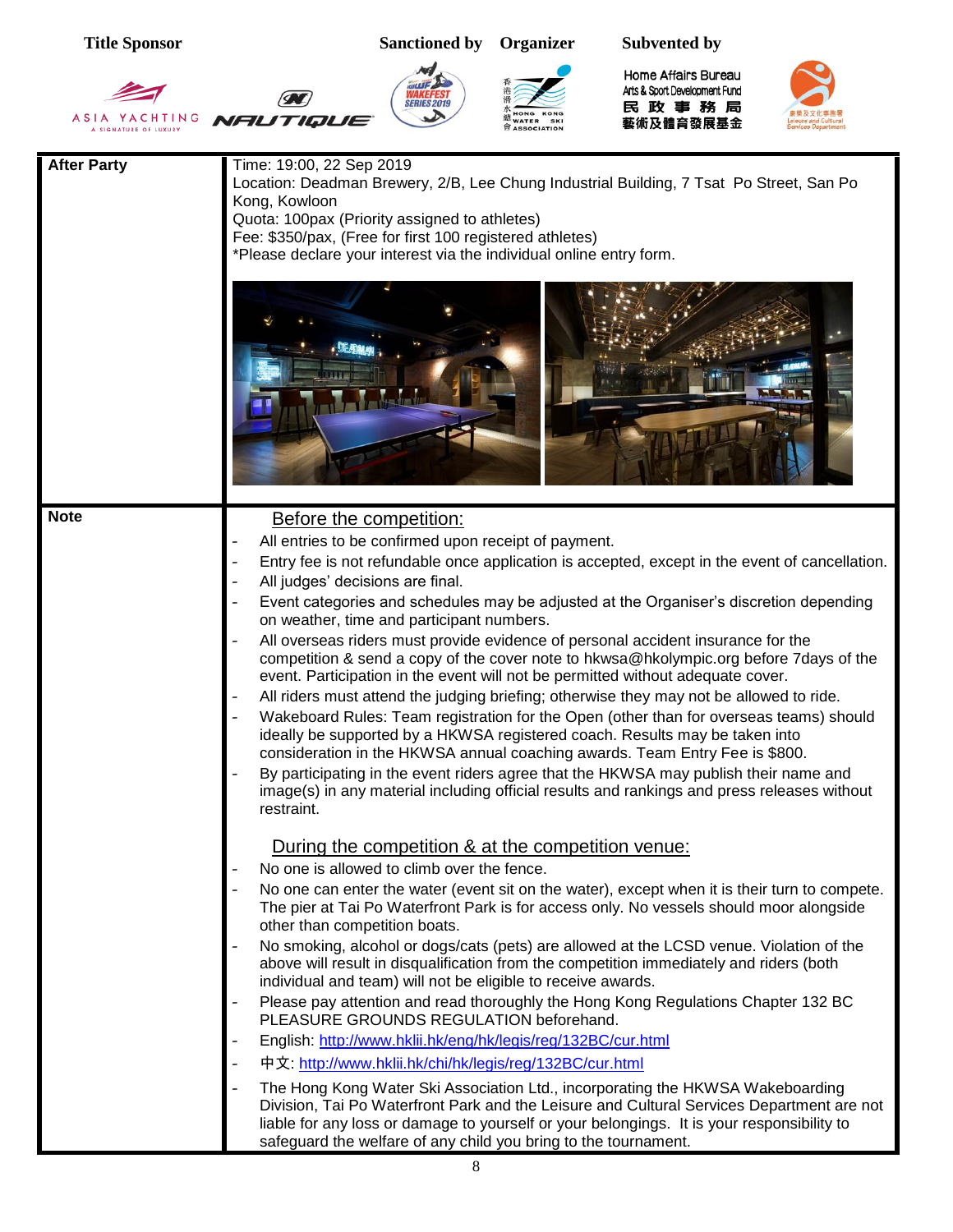





Home Affairs Bureau Arts & Sport Development Fund 民政事務局<br><sub>藝術及體育發展基金</sub>



|                                   | Please respect the instructions given by staff of Tai Po Waterfront Park and HKWSA<br>organisers. We do not wish to jeopardise future access to this excellent site.<br>The organiser and judges have the right to make appropriate adjustments to the categories<br>entered by competitors.<br>If a participant is under 18, their parent / guardian must sign their entry form.<br>Please keep the site clean at all times.<br>There will be a member of the HKWSA on duty at all times, please ask if you have any<br>queries. |                                                                            |                                                                                                                                                                                                                                                                                                                                                         |  |  |
|-----------------------------------|-----------------------------------------------------------------------------------------------------------------------------------------------------------------------------------------------------------------------------------------------------------------------------------------------------------------------------------------------------------------------------------------------------------------------------------------------------------------------------------------------------------------------------------|----------------------------------------------------------------------------|---------------------------------------------------------------------------------------------------------------------------------------------------------------------------------------------------------------------------------------------------------------------------------------------------------------------------------------------------------|--|--|
| <b>Bad weather</b><br>arrangement | In case of bad weather, please refer to the following tables for various arrangements for<br>different types of weather condition. The fall back dates for rearrangement will be after one<br>week.                                                                                                                                                                                                                                                                                                                               |                                                                            |                                                                                                                                                                                                                                                                                                                                                         |  |  |
|                                   | <b>Tropical Cyclone Warning</b><br><b>Weather Condition</b><br>1.<br>lf<br>Thunderstorm Warning or<br>Amber Rainstorm Signal or<br>Typhoon Signal No. 1<br>is hoisted<br>2.<br>If:<br>Red Rainstorm Warning Signal<br>or Black Rainstorm Warning<br>3.<br>Signal or<br>Typhoon Signal No. 3 or<br>4.<br>above<br>remain hoisted<br>5.<br>If the signal or warning is<br>lowered or cancelled before                                                                                                                               | Time<br>n/a<br>During the<br>competition<br>At 7 am<br>At 11 am<br>At 11am | Categories yet to be held<br>Remain unchanged.<br>Depends on water<br>condition<br>Morning Categories will be<br>immediately suspended<br>The remaining of<br>categories will be<br>rescheduled/cancelled.<br>(Refund arrangement TBC)<br>The remaining of<br>categories will resume (as<br>below revised rundown) 2<br>hours<br>after the announcement |  |  |
|                                   | For weather information please kindly visit Hong Kong Observatory<br>website http://www.hko.gov.hk/                                                                                                                                                                                                                                                                                                                                                                                                                               |                                                                            | declared by the Hong Kong<br>Observatory                                                                                                                                                                                                                                                                                                                |  |  |
| <b>Special Thanks to</b>          | Subvented by: Home Affairs Bureau - Arts and Sport Development Fund, and Leisure and<br><b>Cultural Service Department</b><br>Home Affairs Bureau<br>Arts & Sport Development Fund<br>民政事務局<br>藝術及體育發展基金<br>Title Sponsors: Asia Yachting, Nautique<br>ASIA YACHTING<br>A SIGNATURE OF LUXURY                                                                                                                                                                                                                                     |                                                                            | NFIUTIQUE                                                                                                                                                                                                                                                                                                                                               |  |  |